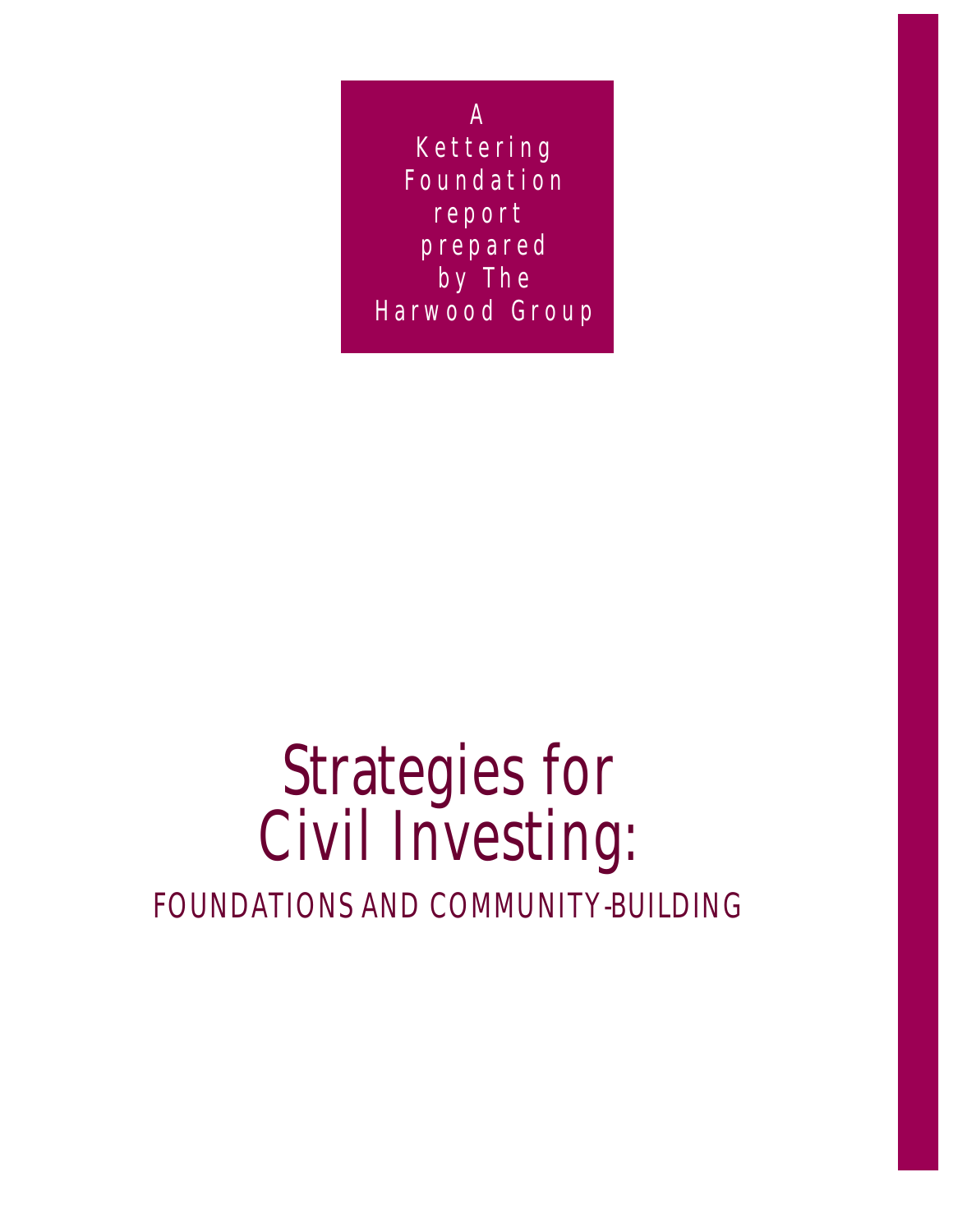#### **The Kettering Foundation**

The Kettering Foundation is an operating foundation that conducts research on democratic political practices and develops frameworks for citizens to use in acting on public problems. The foundation welcomes partnerships with other institutions and individuals who are working on political concerns. Established in 1927 by inventor Charles F. Kettering, the foundation is a 501(c)(3) organization and does not make grants.

The interpretations and conclusions contained in this publication, unless expressly stated to the contrary, represent the views of the author or authors and not necessarily those of the Kettering Foundation, its trustees, or officers.

#### **The Harwood Group**

The Harwood Group is a public issues research and innovations firm that works with private- and public-sector organizations to figure out the essence of public challenges and how to take effective action. Much of the firm's work centers on rebuilding public relationships and creating effective social change.

The Harwood Group has undertaken projects on various public issues including community development, civic life, the political process, education, youth, health care, economic development, the environment, and science and technology.

#### **Acknowledgments**

This report was prepared for the Kettering Foundation by The Harwood Group:

### **Patrick L. Scully, Project Manager Richard C. Harwood, President**

The material in this report is based on interviews conducted by Susan McCormack, Mary Ashton, and Patrick L. Scully. Research support was provided by Amy Cohen.

| <b>Editor</b>                                  | <b>Ilse Tebbetts</b>     |
|------------------------------------------------|--------------------------|
| <b>Copy Editor</b>                             | <b>Betty Frecker</b>     |
| <b>Art Director/Production</b>                 | <b>George Cavanaugh</b>  |
| <b>Cover Design, Illustrations, Formatting</b> | <b>Hull Design Group</b> |
| <b>Circulation</b>                             | Victoria Simpson         |
| Publisher                                      | <b>Edward J. Arnone</b>  |

Copyright © 1997 by the Kettering Foundation All rights reserved ISBN 0-923993-037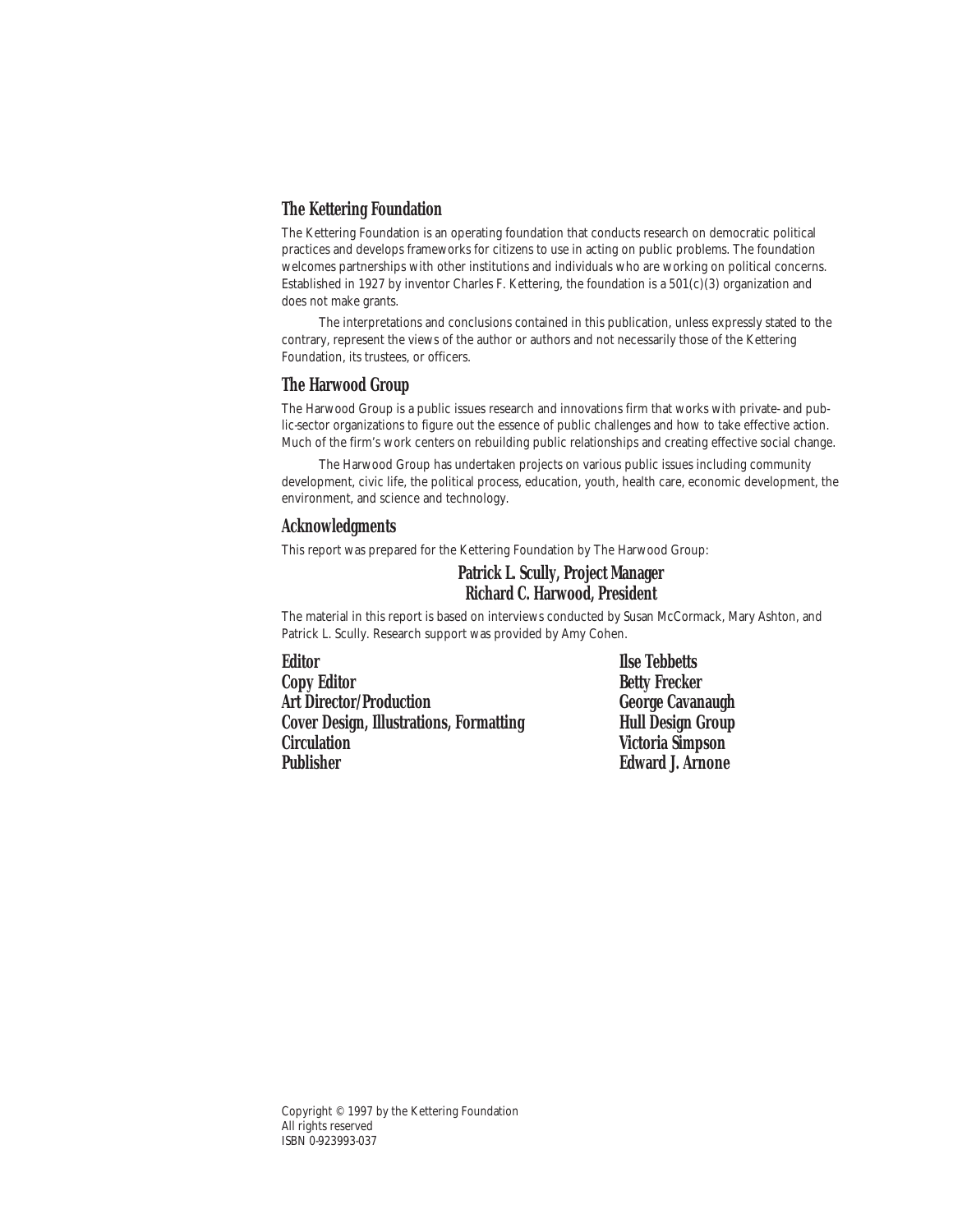### Strategies for Civil Investing: Strategies for Civil Investing:

## Foundations and Community-Building

A KETTERING FOUNDATION REPORT PREPARED BY THE HARWOOD GROUP

PATRICK L. SCULLY, Project Manager RICHARD C. HARWOOD, President

January 1997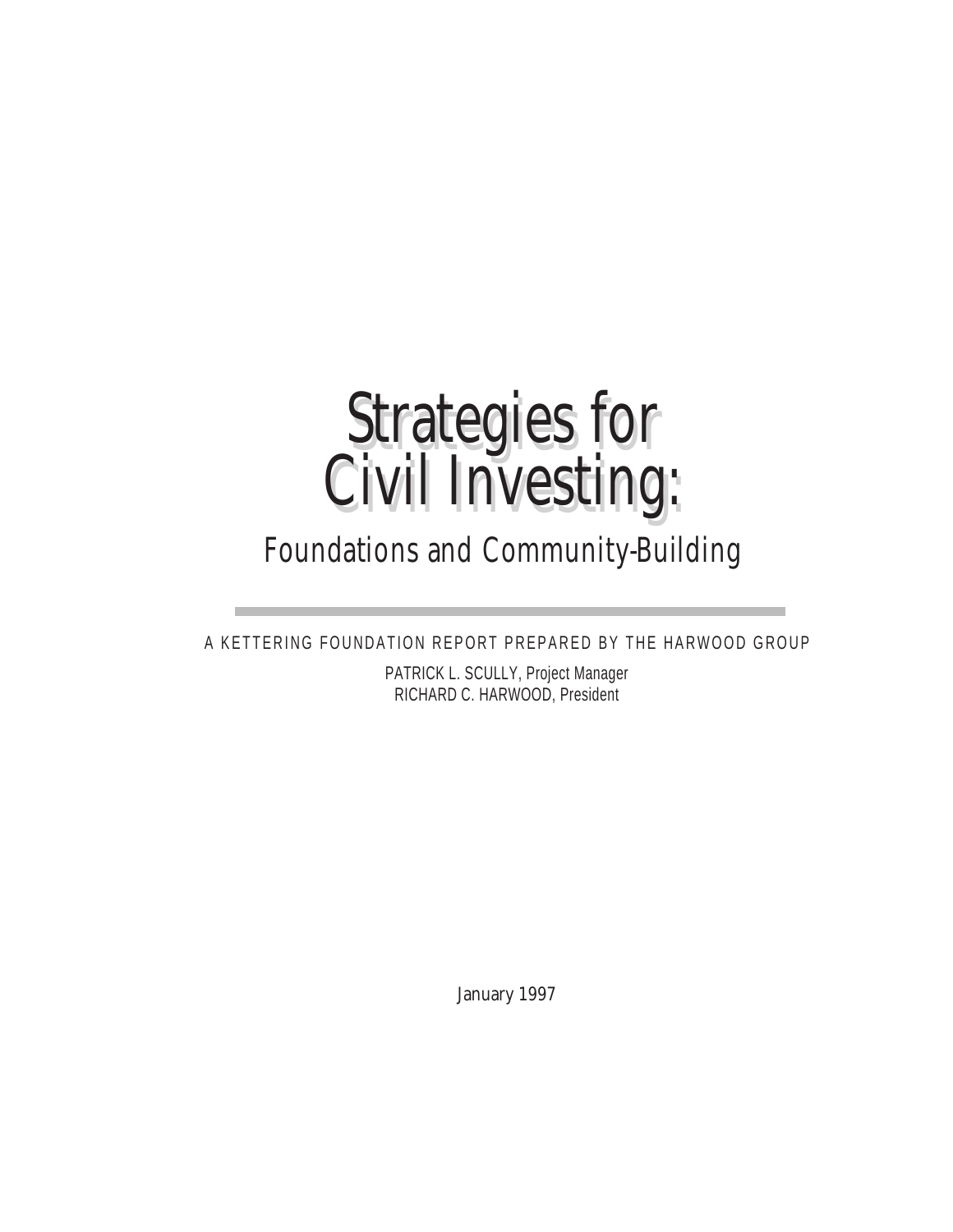# **Contents**

| <b>Section III: Foundation Practices That Hinder</b> |  |
|------------------------------------------------------|--|
|                                                      |  |
|                                                      |  |
|                                                      |  |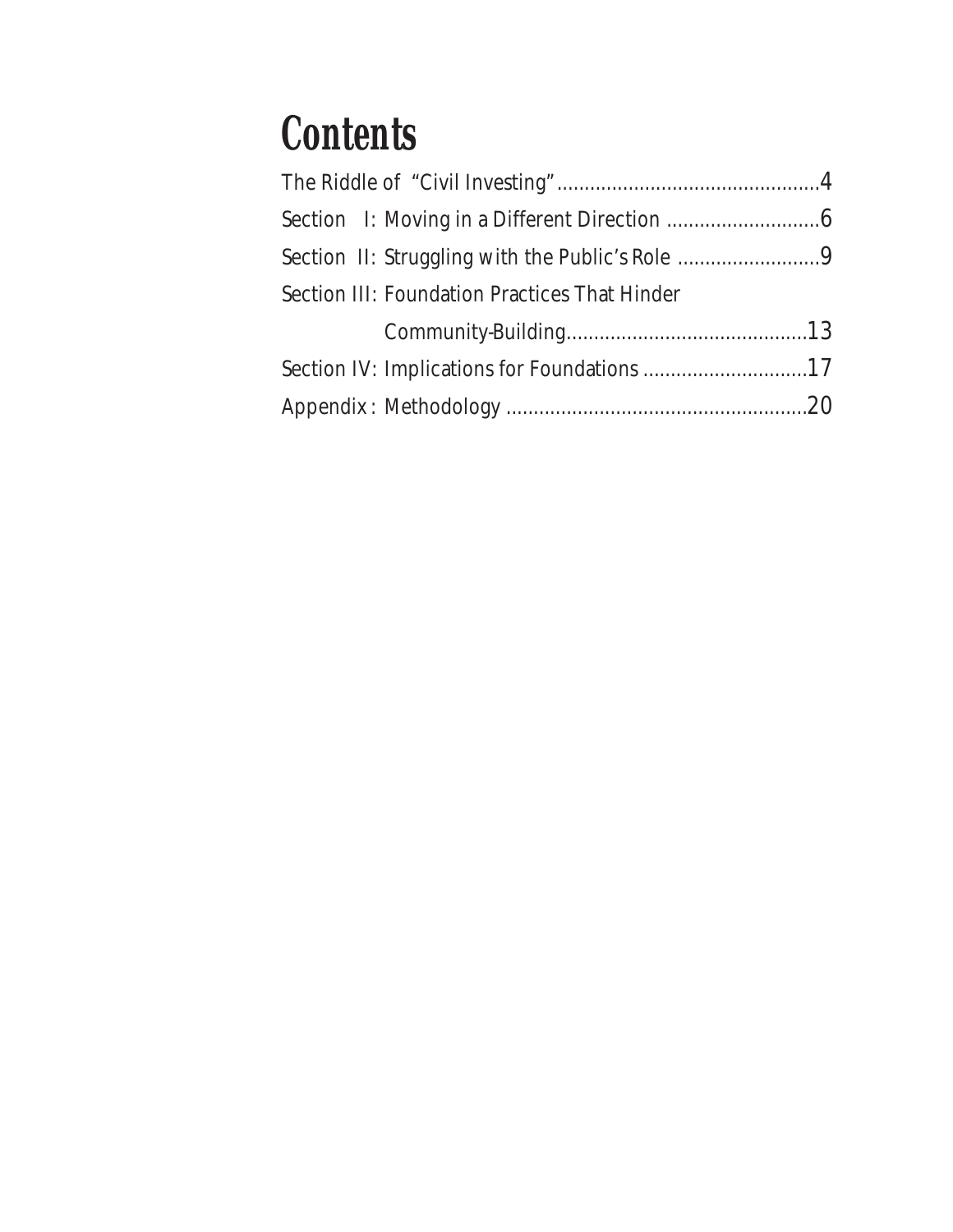### **The Riddle of "Civil Investing"**

In the autumn of 1993, the Council on Foundations, the Kettering Foundation, and the Indiana University Center on Philanthropy convened a small group of foundation executives for the first in a series of seminars to explore the

theory and practice of something they called "civil investing" or "civil philanthropy." Their efforts were driven by a sense that too many existing philanthropic strategies fail to either tap or develop the inherent strengths of the communities in which they invest.

Yet while the *theory* of civil investing was appealing, the implications for foundation *practices* were not immediately clear. Initially, a number of the foundation executives were puzzled about what the practice of civil philanthropy might entail. As one man put it: "I'm not sure I understand what they're talking about." Subsequent exchanges about investments designed to help build communities brought to light yet another reaction: "We're already doing this at my foundation." In fact, as many were to discover during the course of the seminars, they are not. At least, as this Harwood Group research reveals, many community organizations perceive foundation giving patterns as a hindrance to communitybuilding rather than as a help.

This study was designed to shed light on this complex issue. The Harwood Group asked members of the civil investing seminars to suggest the names of individuals and organizations whom they perceived to be doing the very practical work of addressing challenges in their communities. We then conducted in-depth interviews with 25 leaders of organizations from across the country.

For some of the people interviewed, the relevant "community" in which they work is a neighborhood, while for others it may be an entire city or even a state. We interviewed leaders of various types of organizations, from service providers and advocacy groups to neighborhood councils and leadership development centers. We asked people to tell us about the work they do and the connections between their work and that of other groups in their community. We asked them about the extent to which they see the building of community as a key aspect of their work as opposed to focusing most of their attention on acute, short-term needs.

We also probed to discover their views on where foundations and the public fit into their work. We asked them to reflect on the barriers that seem to stand in the way of organizations and communities moving forward in important community work and to imagine strategies that might overcome those barriers.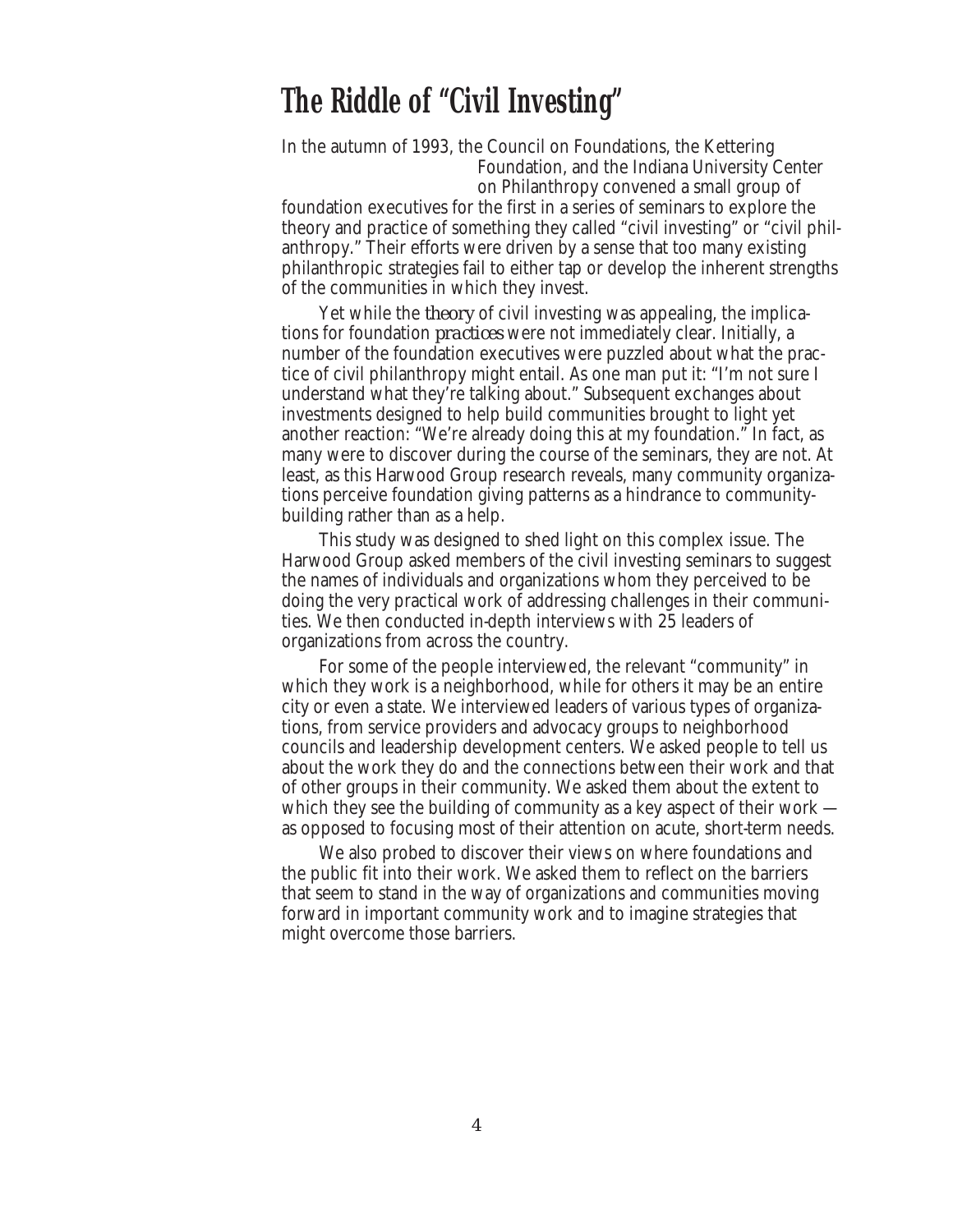### **Key Findings**

Four messages emerge from this study:

- Leaders of a wide range of community organizations believe that it is important to invest time, energy, and even scarce funds in processes that help a community learn how to work together, *even if* this means they might have less money to spend on more immediate, concrete needs.
- While leaders of these organizations say that the financial support of foundations is as important as ever, they say that they are also looking to foundations to work more closely with grantees to understand how their communities actually work.
- Community organizations express deep frustration about foundation practices — such as short-term funding cycles and inappropriate evaluation criteria — that they view as being counterproductive, sometimes even destructive, to the creation of strong communities.
- Even though these organizations appear to be committed to the notion that citizens must play a role in addressing community challenges, they themselves seem to have a very limited sense of the possibilities for genuinely engaging the public.

In short, this research suggests that both foundations and their grantees must be willing to examine their existing assumptions, frameworks, and institutional reflexes if a strategy of civil investing is to succeed.

#### **Organization of the Report**

This report is divided into four sections. The first section describes five key factors that organization leaders interviewed for this study identify as essential components of efforts to strengthen community.

The second section looks at how these organizations define their missions — and at their leaders' sense of the role the public plays in addressing community challenges.

Section III explores foundation practices that leaders say stand in the way of their own organizational goals and larger aspirations for meeting the objectives described in Section I.

The final section describes some of the implications of this research for philanthropic foundations interested in pursuing a strategy of civil investing.

A description of the methodology used in this study is found in the Appendix.

*Throughout this report you will hear the voices of organizational leaders who participated in this study. They will be set off in boxes such as this.*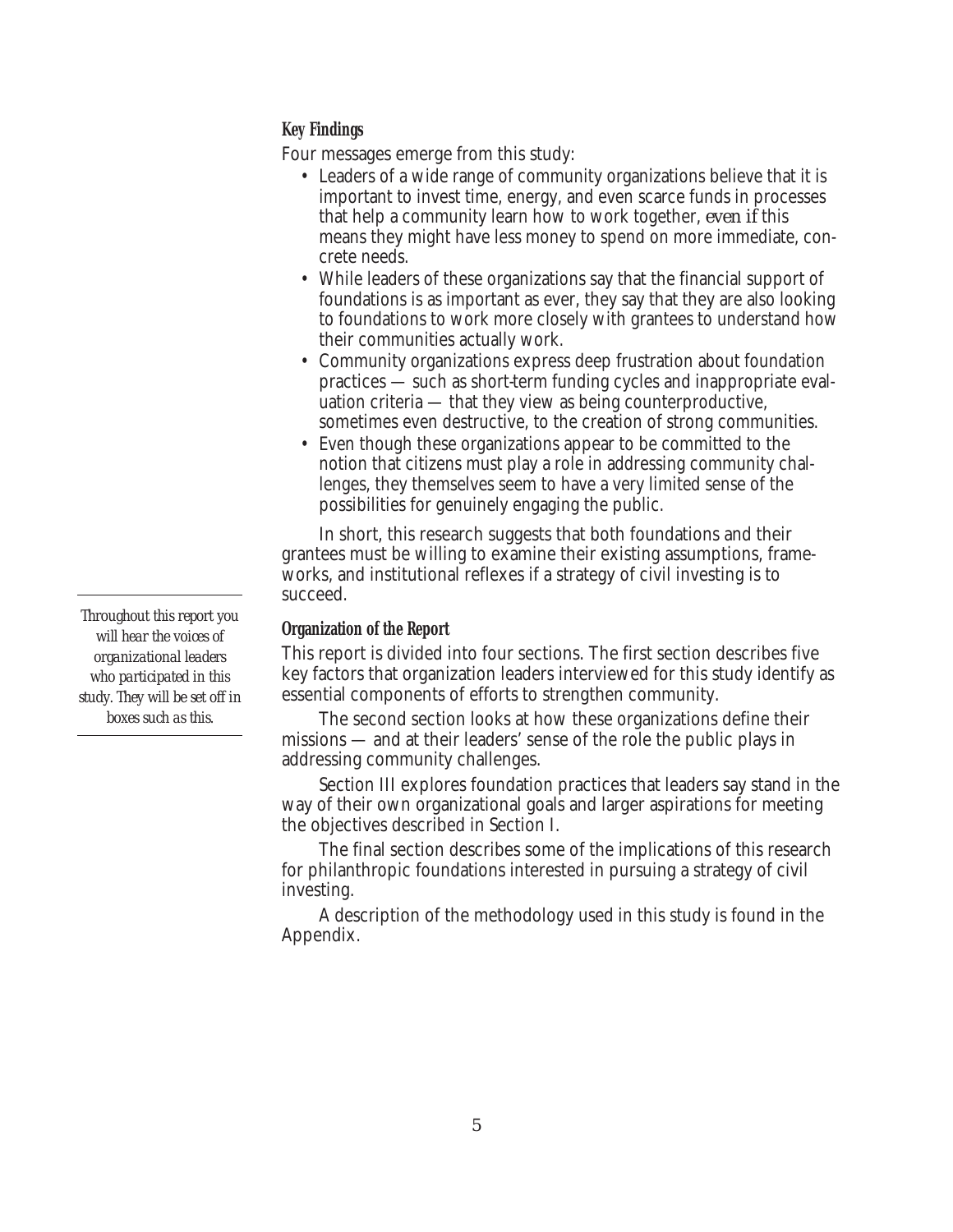### **Section I: Moving in a Different Direction**

Organization leaders with whom we spoke initially found it much easier to talk about addressing particular challenges and concerns than about what needs to be done to create communities that work well as communities. They had little difficulty in describing their core missions, which most define in terms of addressing acute social problems — from inadequate housing and troubled youth to groundwater pollution and lack of access to health care.

But when pushed to reflect on the connections between their work and other community efforts, their responses clearly defined a set of factors that they believe should drive their work in developing and sustaining strong communities.

By the end of most of the interviews, participants expressed a sense of both gratitude and possibility — gratitude that foundations were exploring these questions and a sense of possibility that they, other members of the community, and foundations will discover more productive ways of working together.

#### **Key Factors**

Here are five key factors for effective community-building that organization leaders participating in these interviews repeatedly identified:

### **1. Long-term success requires strong relationships and healthy interdependence among organizations.**

Communication is key, but it is essential that people both talk and work together. At one level, leaders say that their organizations simply have to make the effort to talk with one another. But talking, they say, is not enough. Communication must be coupled with shared work if strong relationships are to form.

No organization can be all things to all people, so it must work with others to ensure an integrated, systemic approach to problems. Leaders interviewed for this study asserted that the best way to realize long-term goals is to work with a wide range of people and other organizations, many of whom may not initially appear to be focused on the issue or problem at hand.

**In o***nectsough***ern** city, for example, a YWCA realized that in order to fulfill its primary mission to provide affordable housing, it would also have to address a variety of related challenges, from health care and job training to child care and youth recreation. So it reached out to other nonprofits, voluntary associations, government agencies, and private sector businesses to create a more systemic response to the community's housing needs.

Leaders made the point, as well, that organizations need to work together on many different levels. Once begun, it is important not to

*important, but at some point in time the dialogue has to be linked to action opens up a channel of communication, but it certainly does not sustain it....* 

*"The dialogue part is very The only way you can*

*really build relationships of trust is in the crucible of action where people and organizations actually work together."*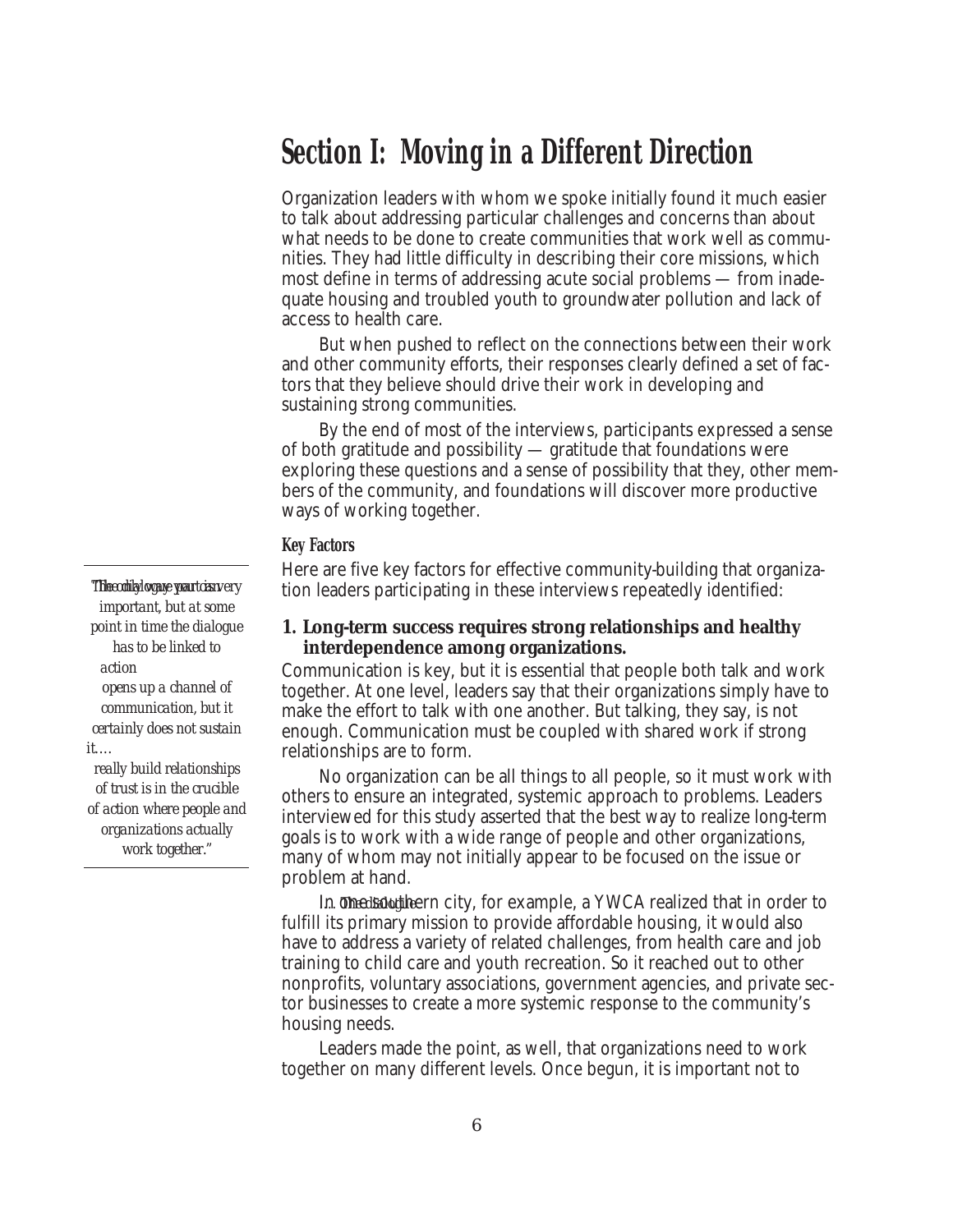*"In this whole issue of community development and sustainable economic development … when you engage people in this sort of dialogue they begin to see how their proposed actions will affect others certain synergy emerges that you could not have foreseen otherwise."*

confine the collaboration to only one type of task or one way of relating. Room must be created for both formal and informal connections.

### **2. More often than not, the success of an organization's efforts is tied to the "participation of citizens."**

It is important to look beyond the usual prospects to identify untapped sources of leadership. Leaders interviewed for this study made clear that we should not assume that the most visible leaders are the only people who can make a difference. They say that it is important to recognize that citizens exercise leadership whenever they offer their time and talents to work on community problems. Organizations must be pro-active in their search for existing and potential community leaders.

Investments in the building of civic skills will pay long-term dividends — but they must be tied to action. Classes and workshops on leadership alone will not do the trick. People must strengthen their civic skills by doing real work on real challenges so that they will be prepared for future challenges.

### **3. Citizens must play a part in defining their own community's challenges.**

If organizations want to tap into civic resources and energy, the public has to play a central role in diagnosing the community's ills. These leaders say that engaging the public in identifying the challenges it faces sets the stage for creating a shared sense of purpose about how to address them. And, when the public is asked to play this role, it must be more than token consultation. Organizations must be prepared not just to listen to citizens and other groups, but to include them in the diagnostic process.

Furthermore, it is not enough for people to learn how to identify problems and set shared goals, they also need to learn how to forge agreement on how to reach those goals. These leaders say that involving citizens and organizations too often stops after creating a shared community vision. Greater emphasis must be placed on helping people figure out how to forge agreement on means — on the shared work that will be necessary to realize the community's goals.

Depending on experts to "tell" people what is wrong in their community and how best to solve their problems can undercut the community's ability to assume responsibility for addressing them. So, it is important to know when it does and does not make sense to depend on professional, expert advice, those we spoke to told us. In many instances, organizations are more likely to meet their long-term goals if they invest in staff who know how to act as catalysts for meaningful public involvement. *.... A*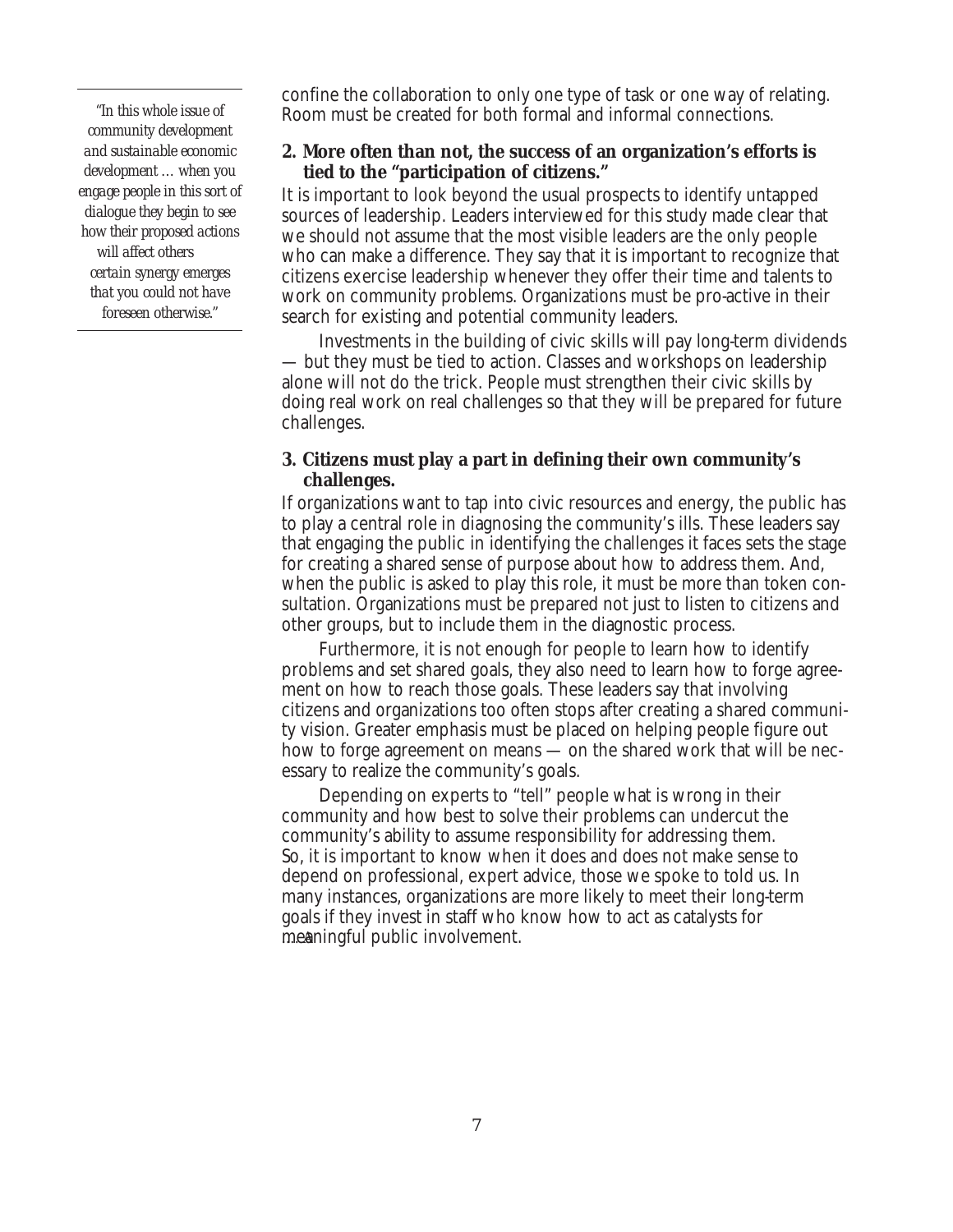### **4. It is important not to organize around fragmented concerns.**

Breaking seemingly intractable social challenges into their constituent elements may make it easier for an organization to marshal resources and define its niche (and to raise money!). But it can also decrease substantially the organization's ability to involve citizens and other groups in the community, who experience and think about these things much differently.

People do not experience problems as a series of disconnected concerns. These leaders told us that successful organizations find it easier to engage people for extended periods of time when they are asked to work on collections of related problems, rather than on a series of isolated issues. The public wants to focus on workable solutions, which it often locates in the connections between people's everyday experiences and community challenges.

### **5. Creating a sense of common purpose within a community takes constant building. On-again, off-again processes only undermine long-term community commitment.**

A one-shot public involvement process will not build community. These leaders say that organizations too often assume that once people see how their work has contributed to short-term successes, they will be inclined to keep moving on to other challenges. No doubt, this is true to some extent. But too often, this short-term approach creates the need for constant fund-raising and an incessant drumbeat to galvanize public support for the latest cause or initiative. Instead of building community, such efforts can produce fatigue, frustration, and a belief that organizations and citizens are spinning their wheels. Eventually, both the staff and citizens "burn out," making it that much more difficult to generate civic energy.

Long-term strategies for community-building must be grounded in giving people not only the skills, but the tools necessary to work together. If organizations help people create processes for working together, this will increase the public's sense of ownership of the community's challenges and their confidence that they can tackle challenges that arise. This may mean, for example, that a service organization would make it a distinct program goal to bring seemingly disparate organizations and groups of citizens together for them to learn how to work together. As with any other program, the organization would devote staff and financial resources to this goal.

*"I think that some of the various kinds of long-term, process-oriented work that we're pushing in the communities is critical, and nobody funds it, really. The work we do really makes a difference: It changes the way people see each other, the way people work together, and the way people see themselves."*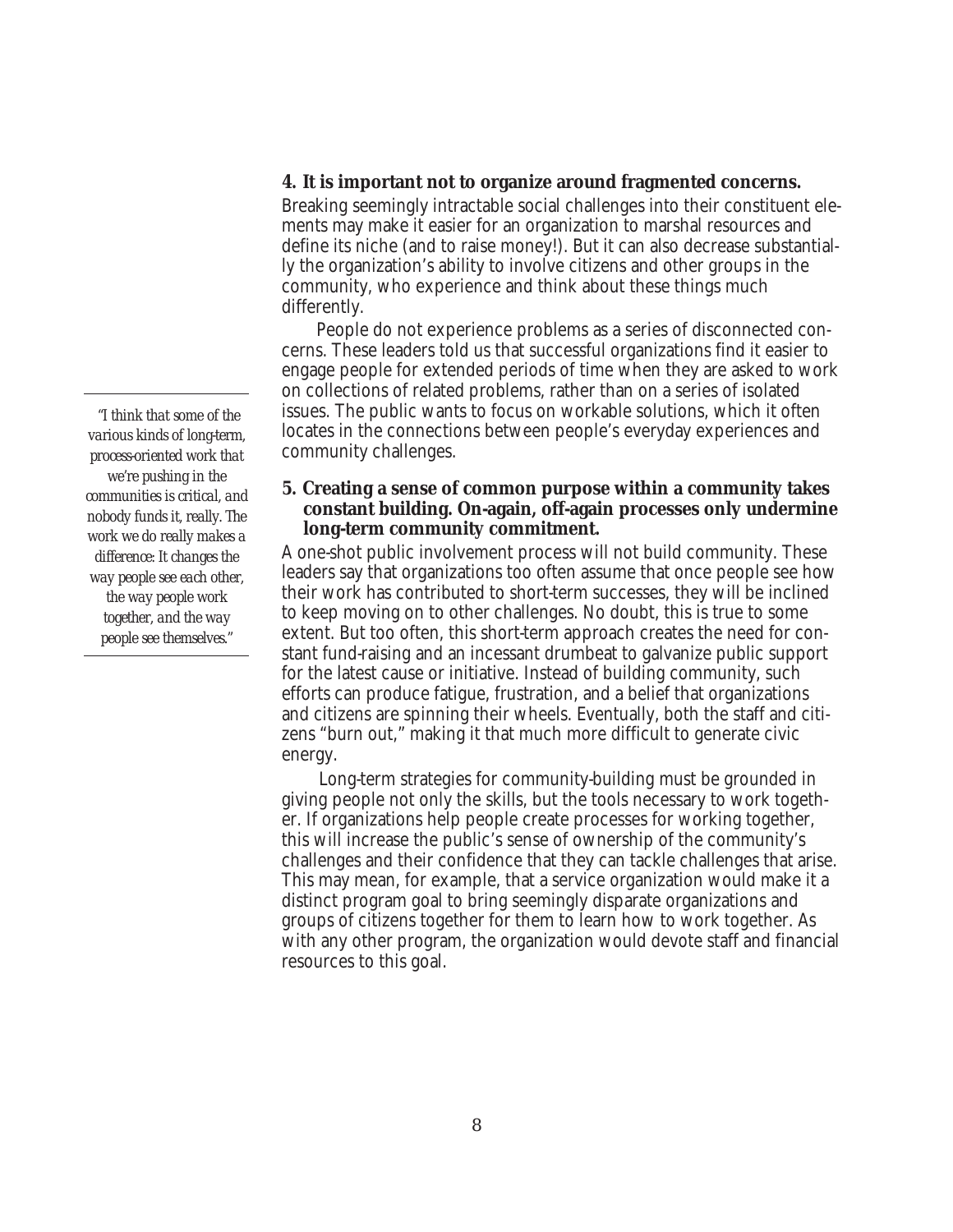### **Section II: Struggling with the Public's Role**

If this description of how organizations that receive foundation dollars are thinking about community-building sounds too good to be true, it is because to some degree, it is. Organization leaders say they want to use these factors to guide their work, but these Harwood Group interviews suggest that too often they fail to do so.

Indeed, some of the organizations that extol the virtues of "collaboration," "citizen participation," and "empowerment," find that they themselves are not always clear about — nor do they always act upon the implications of these concepts for their own practices. They fault foundations for having a weak sense of what it takes to build community, but some of the leaders we interviewed revealed that there is still a serious gap between their aspirations to strengthen civil society and their understanding of what it takes to meet that goal.

It may be that many community organizations find it difficult to move ahead on efforts to strengthen their community's civic infrastructure because they have questions about what it means to genuinely *engage* the public.

#### **Barriers to Community-Building**

Organizations point to three types of barriers that make it difficult for them to pursue a strategy of community-building with any consistency the first two of which are the subject of this section. The third, which consists of the roadblocks created by the various foundations that provide financial support, is discussed in Section III.

The first barrier, identified across the board by leaders interviewed for this study, is the everyday press of business for these organizations, most of which are surviving on shoestring budgets while trying to meet the *immediate* needs of their communities. Many organization leaders express concern, for example, that while an emphasis on building community makes good sense, their first responsibility is to their core mission. These leaders believe that a focus on community-building too often compromises their ability to meet their community's most acute, short-term needs.

A second barrier is rooted in some organizations' changing view of the appropriate role of the public in addressing community challenges. While this barrier commands the attention of a fairly small number of the leaders we interviewed, the issues they are struggling with cut to the core of what it means to make civil investments. Indeed, it reveals a lot about how organization leaders tend to think about community itself.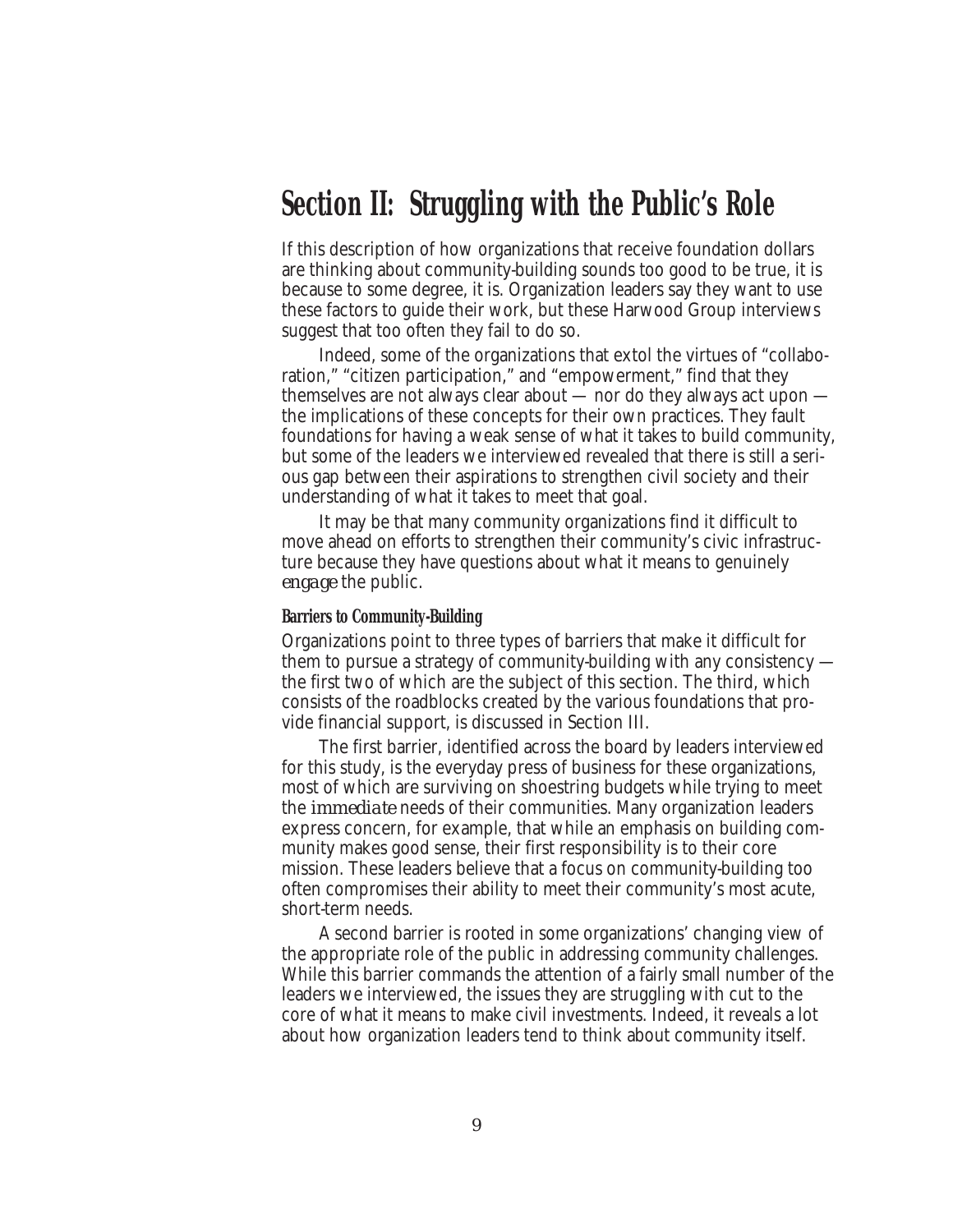### **Rethinking the Public's Role**

There is broad agreement among organization leaders we interviewed that citizen participation almost always increases the chances that an organization's or community's efforts will succeed. Yet when they elaborate on roles that citizens might play in such efforts, most leaders focus on a fairly limited set of responsibilities related to the public's ability to accurately identify and articulate *immediate* community needs.

Leaders interviewed for this study say that citizens have a responsibility to:

- **•** Educate themselves about community challenges and possible solutions;
- Participate in community surveys so organizations can get a more accurate picture of the public's needs; and
- Express their views clearly and systematically.

When asked to identify the civic skills and capacities that citizens need to fulfill these responsibilities, organization leaders focused on three categories of skills:

- The basics of communicating and managing, such as:
	- active listening
	- speaking in public
	- running meetings
- Placing collective pressure on government and other institutions through knowing how to:
	- track the workings of government
	- do research
	- write a press release
	- prepare testimony
	- testify without being intimidated
- Understanding and using "collaborative problem-solving" processes, such as:
	- conflict resolution
	- systems thinking
	- assuming shared responsibility for community challenges

The first two sets of skills — those centering on the basics of how to work with others and how to focus collective pressure were often cited by those organizations who see themselves as advocates in the business of addressing particular problems. Those who see community-building as their foremost goal were more apt to focus on the "collaborative problem-solving" skills.

### **Seeking a New Relationship with the Public**

When asked to describe their organizations, leaders interviewed for this study defined their core mission in a variety of ways — service provider, issue advocate, community organizer, planner, educator, eco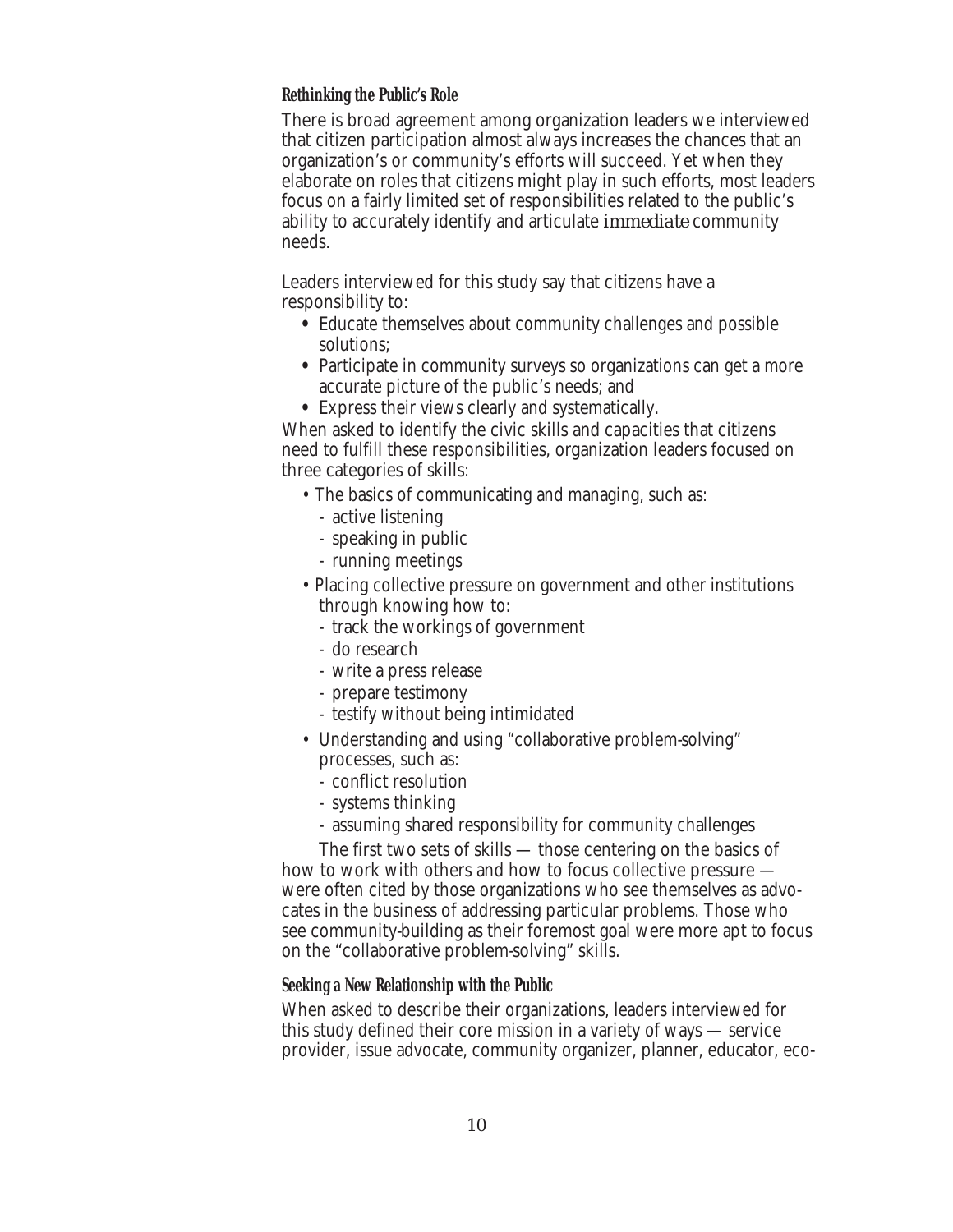nomic development, and others. As we dug beneath these phrases, two distinctly different understandings of the relationship of their organizations to the public — and of the role of the public — emerged. Generally speaking, they thought of themselves as advocates or organizers.

**Advocates.** One group of organizations has a clear and consistent name for what they do — *advocacy*. They point to models of "public participation" that have long been used to organize people to pressure powerful individuals and institutions to honor rights, fulfill obligations, and provide services.

Yet leaders of these organizations voice concern that the traditional strategies and tactics of advocacy need to evolve further if they are to build their communities. While some believe that confrontation is sometimes an essential and unavoidable part of their work, most prefer to continue to move away from "us vs. them" models of public participation.

The advocacy organizations' new model for engaging the public typically includes three basic steps: engaging people in identifying their own needs; helping them to uncover their capacities for doing what is necessary to effect desired changes; and creating a plan to get the job done. This model assumes that the public itself will assume some responsibility both for identifying workable solutions and for carrying them out, rather than asking authorities to "fix this problem."

**Organizers.** A second group of organizations has more difficulty describing precisely what it does, although its leaders are very clear on two points. First, they are not engaged in advocacy; second, they are sailing in uncharted waters.

These leaders tend to draw on the language of community organizing as they describe their approach to encouraging new forms of public involvement in identifying and implementing solutions to community problems. When they describe what they are trying to do, they use such labels as capacity-building, promoting (or facilitating) sustainable collaboration, and community-building, among others.

The leaders of this second group acknowledge that they are struggling with what it means not only to involve but to fully *engage* citizens in meeting public challenges. They believe that they are doing something different than most of their peers and speak passionately about the path they are taking.

If **advocates** see themselves as being in the business of solving particular problems, **organizers** see themselves as focusing on particular problems in order to achieve a broader goal of community-building. Each of these groups has a distinct understanding of the role that the public can and should play in addressing community challenges.

*"[Foundations] that traditionally fund community organizing are so wedded to the Alinsky model that they see that as the only way. I think that there are some other models down here. I'm not sure that I know them all when I see them, but we've got to have some other approaches. So the bottom line is that some foundations are going to have to take a chance on some stuff."*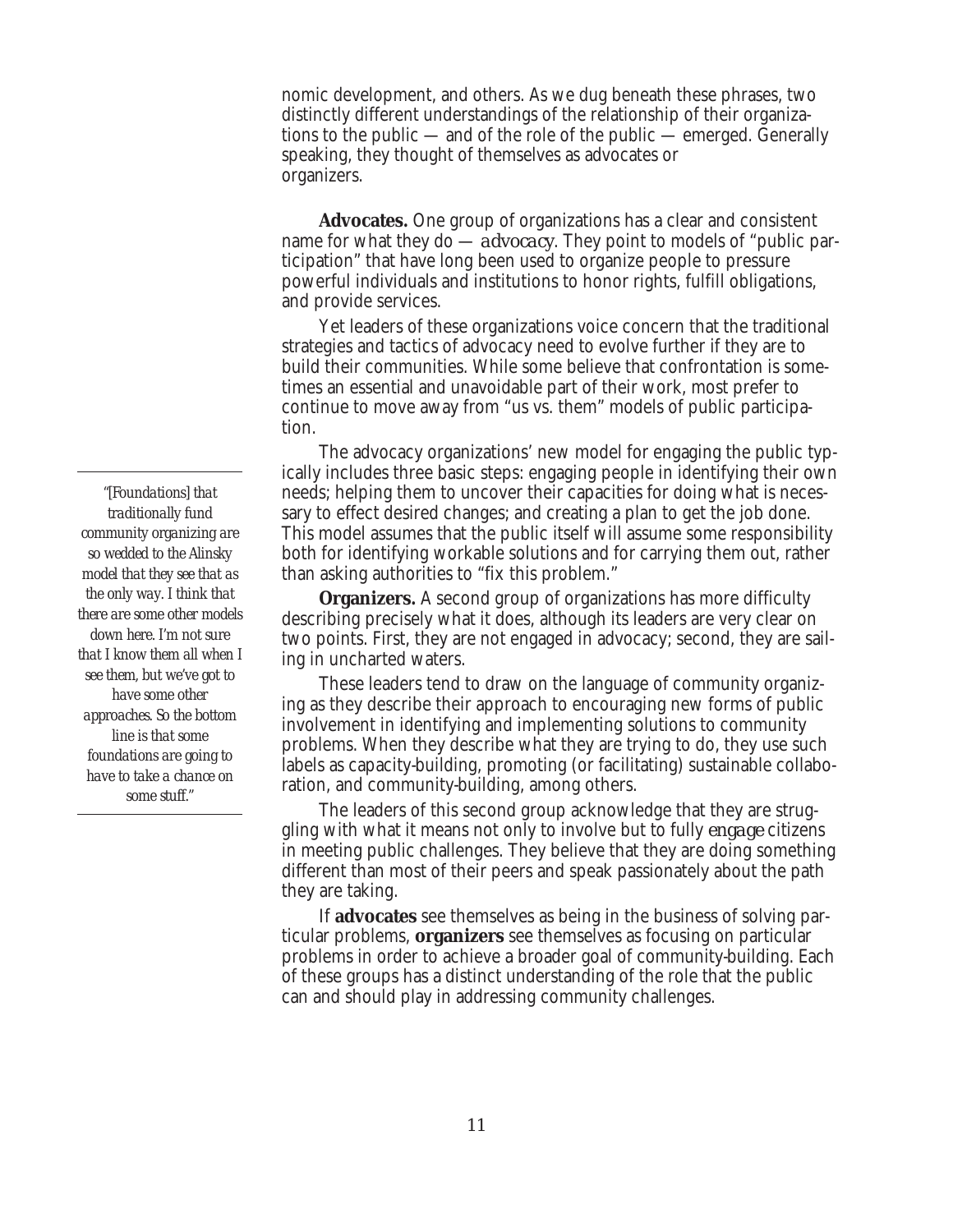### **Looking Ahead**

While the perspective of both the "advocates" and "organizers" interviewed for this study is in many ways encouraging for foundations interested in creating a strategy of civil investing, it is also clear that the context within which many potential grantees work may be at odds with those same foundations' efforts.

Despite the advocates' increased emphasis on community responsibility, most of their efforts are still directed toward short-term goals and immediate problems, with relatively little emphasis on the creation of long-term conditions for change. As for the organizers, they have not yet fully sorted out for themselves what their new model should be, although they are clearly making a serious effort to rethink how they do their work.

Leaders of both types of organizations are struggling with what it means to more fully involve citizens not only in identifying needs, but in bringing their full range of capacities, talents, and strengths to bear on community challenges. These leaders are wrestling with the implications of what they see as a change in the paradigms that guide how they and others work with the public, and *within* the community.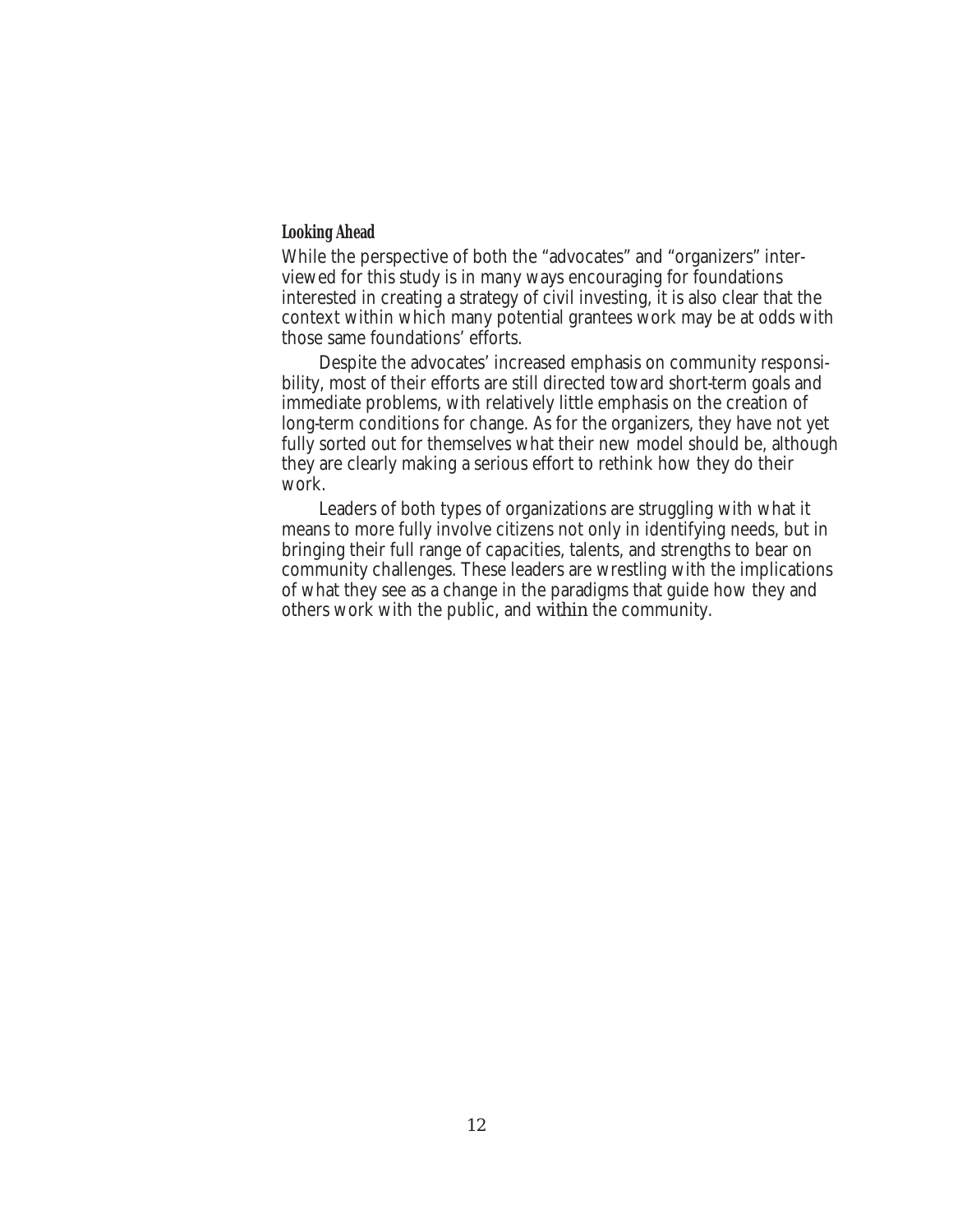### **Section III: Foundation Practices That Hinder Community-Building**

First, the good news. While there is real frustration on the part of organization leaders who find many foundation practices counterproductive to community-building efforts, these organization leaders named some emerging practices they say foundations can build on:

- **•** Some foundations are starting to do a better job of, as one organization leader put it, "actively fostering collaboration between groups." Leaders greatly appreciate the assistance they get from foundations in bringing together different organizations to identify shared challenges and joint ways to move ahead.
- **•** Some foundation staff and executives are making a stronger effort to personally get out of their offices and find out what is actually happening at the grassroots level in the communities where they make grants.
- Foundations have the resources and expertise that allow them to provide community organizations — many of whom often feel bogged down in the urgent day-to-day needs of their community — with a "big-picture" vision of how the challenges they face and the efforts they are making connect with the larger picture of what is happening.
- **•** Leaders are appreciative of the ability of foundations to use a "top down" approach to increase awareness of community needs and to advocate for policy changes, while grantees catalyze change from the "bottom up."

### **Suggested Improvements**

At the same time, organization leaders have quite a few suggestions for improvement. They said that although more and larger grants are always welcome, they are also looking to foundations to create a different way of doing business with the organizations and communities they support.

The following six foundation practices were identified as those most destructive to organizations' ability to engage in community-building:

### **1. Foundations are reluctant to fund either long-term efforts or general support for operations.**

Foundations say they think long term, but in reality most don't. Leaders interviewed for this study maintain that it is crazy to think that projects and processes that place the building of long-term public relationships at

*"Ideas go in and out of vogue regardless of how important they are in the life of the community takes a long time to put programs into effect and bring them to fruition. Conditions that took generations to emerge are expected to end in three years?"*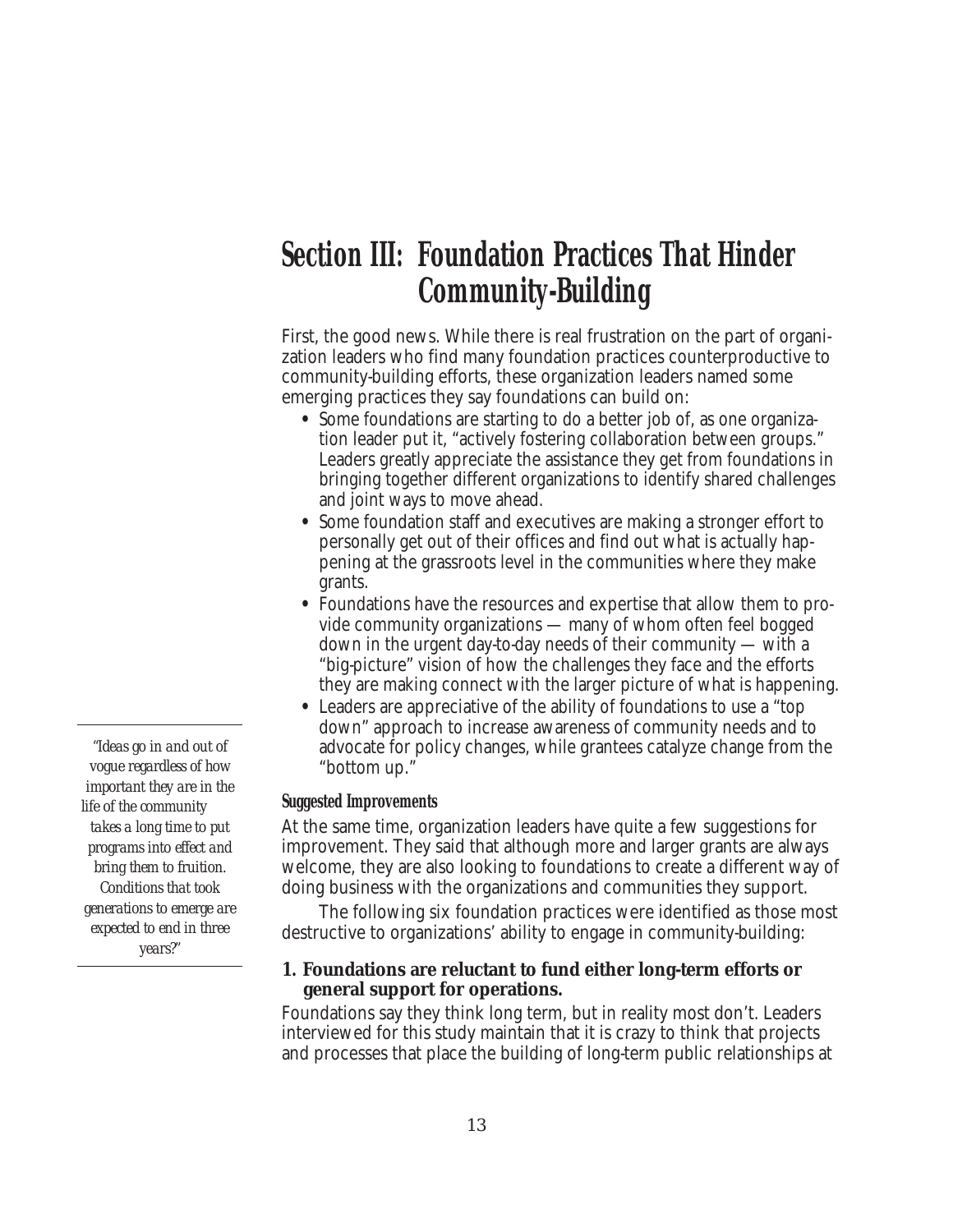the center of attempts to address community challenges can be achieved in one, or even three, years. Yet that is how long grant recipients are typically given to implement a program and demonstrate results.

The prevailing view is that foundations do not fund the operations that make significant community-building possible. A great deal of community-building work is about creating processes whereby citizens define the nature of their community's challenges and decide what needs to be done about them; what's more, it is about creating and developing formal *and* informal relationships, new solutions, and new ways of working together. Given this, organizations say they need general support to pay for such things as staff and board training, and for the time it takes the staff to actually work with communities. Unfortunately, say the leaders we spoke with, few foundations are willing to fund this type of general support for operations.

A fair amount of frustration is grounded in organizations' belief that, ironically, foundations are very comfortable places to work precisely because they allow themselves very high administrative costs. At the same time, these community organizations say that their own requests for modest operating funds are turned down repeatedly.

### **2. Foundations' preoccupation with innovation makes it difficult to build on successful efforts.**

Many organizations believe that the principal motivation behind foundations' preference for new initiatives is that foundation staff and boards care more about whether a project is new and interesting than if it works. "Foundations fund things in fads. They'll read a headline that says there is lots of gang violence and the foundation will fund gang prevention. Then they'll hear the AIDS rate increased. They'll stop funding gang prevention and now fund AIDS prevention." Organization leaders say that the main reason foundations do not like to underwrite general support for operations is because it does not "excite" them.

### **3. Application processes too often force good organizations to compete instead of work together.**

Foundations' preference for funding "unique" organizations encourages grantees to emphasize their differences, instead of what they have in common. Leaders say that when foundations insist that their organizations demonstrate the unique niche they are filling, this encourages them to be secretive about their plans and to protect their turf. Organizations say that too often they come to see potential collaborators as likely competitors.

*"Foundations need to look at how they fund stuff.… In my mind, it makes no sense to fund three of us to do the same damn thing in the neighborhood. They need to force the three of us to sit down and really talk about what our combined response ought to be. I think that if the three of us can do the job for \$25,000, it makes more sense to do that than the three of us doing it for \$40,000. "*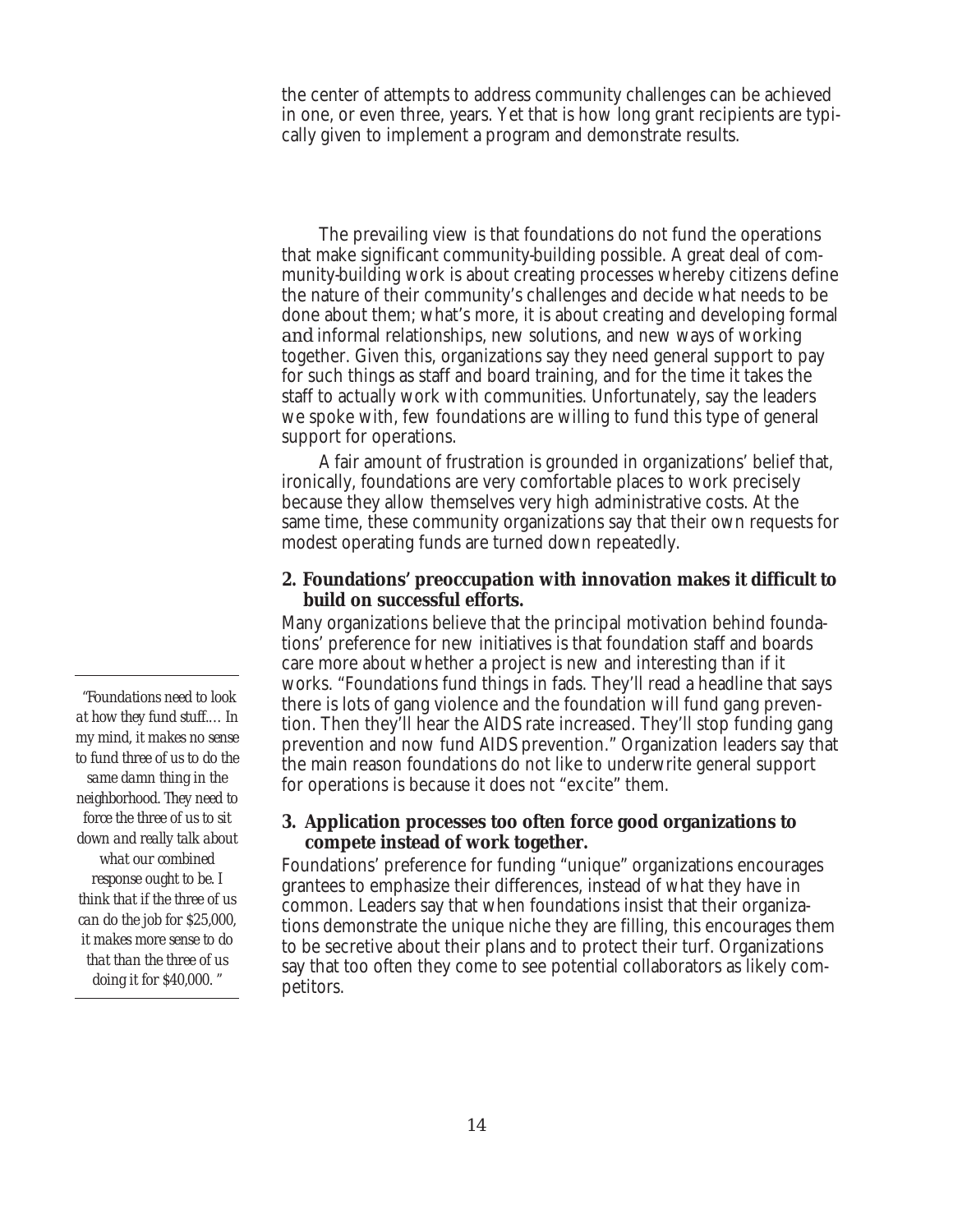Funding strategies are too issue-specific. Community-building most often occurs when people work on collections of related problems, but foundations too often tie grants to specific issues. Because organizations are also encouraged to specialize in certain issues in order to develop and demonstrate expertise, these leaders say that issue-specific funding strategies make it unlikely that they will have an opportunity to work with other organizations.

Organization leaders believe that foundations rarely try to inform themselves of the activities of other funders and to work together on grant-making strategies. This results in organizations having to spend more time and energy reacting to funders' requests and requirements than should be necessary.

### **4. Too many foundations stay separated from the organizations they fund.**

Foundations too often set themselves up as experts who know what is best for communities they actually know very little about. These leaders say that foundation staff and boards with very little "street experience" insist on telling both them and citizens what is wrong with their communities and how to fix them. This frustrates community organizations that say the foundations' diagnoses and prescriptions are not only too often off the mark, but that foundations seem unwilling to make the effort to understand how communities actually work.

A one-size-fits-all approach to grant making boxes communities in. One organization leader, for example, described a foundation's multi-city initiative as requiring each community to work at the same pace, on the same schedule, in order to meet the foundation's own preference that everyone be "in synch" with its funding and assessment cycles. This type of approach often makes it difficult for communities to take advantage of their unique strengths and resources.

### **5. Foundations do not understand what it takes to "involve" the public in addressing community challenges.**

Foundations are trapped in an outmoded understanding of what effective community organizing looks like. Organizations that want to break out of the confrontational model of community organizing say that they often find themselves trapped in the paradox of having to deal either with foundations that firmly believe in organizing for confrontational advocacy, or with others that will not fund community-building processes precisely because they cannot distinguish such strategies from traditional advocacy organizing.

### **6. Foundations' methods of evaluation fail to capture the essence of what many organizations are trying to do.**

*"Their whole grassroots identity got lost because (the foundation) came in with all these experts and pretty much told everybody how you do things … any kind of local identity or flavor or ownership that people had got blown away in a pretty short period of time."*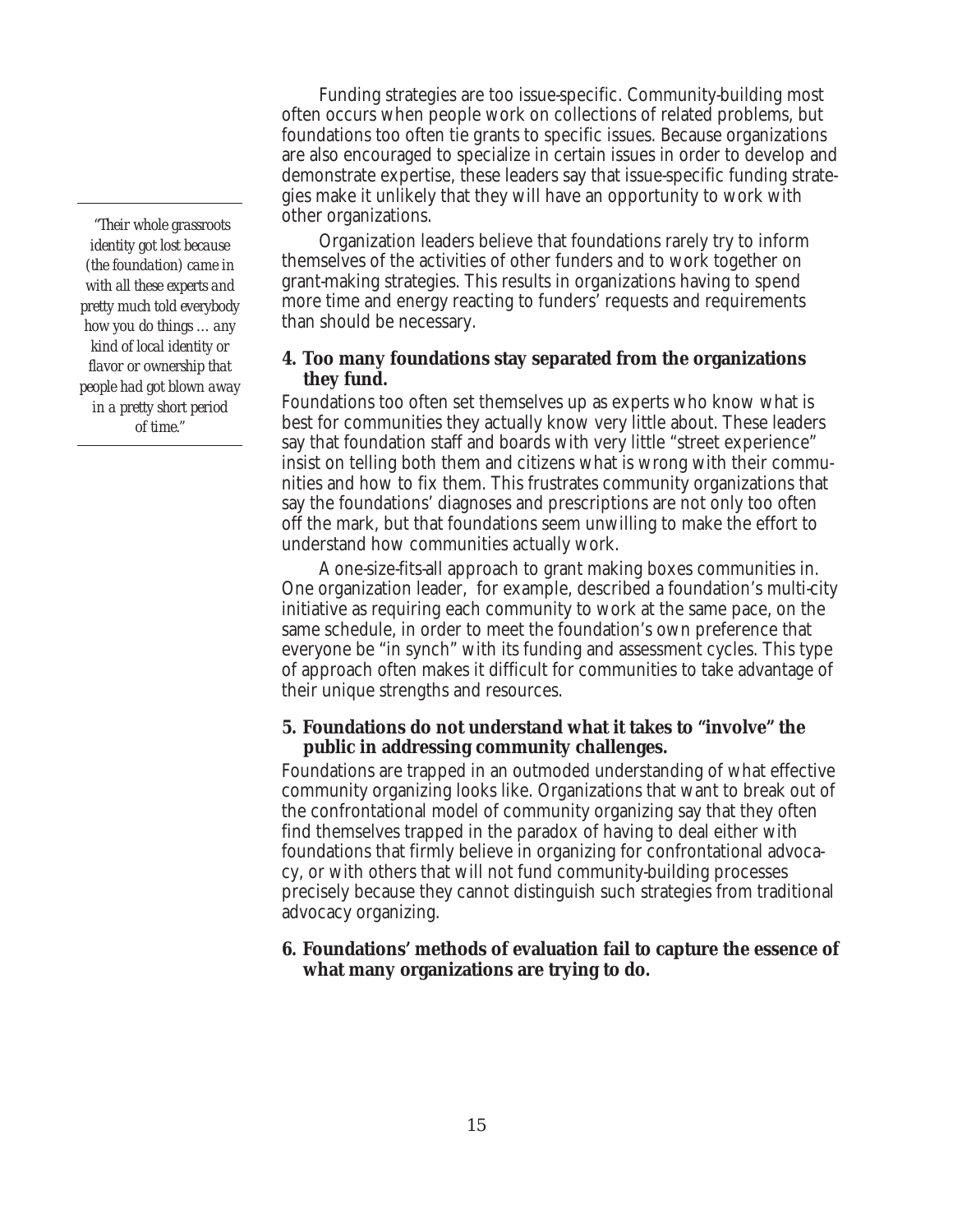*"If we believe that [relationships] can credibly lead to agreement and then agenda and then solutions, the creation of relationships under an assessment process may be a major step forward, particularly if they're difficult to create. Yet, few funders would accept a report, 'Well, I created 50 difficult relationships this year.'"*

Organizations that are committed to creating processes that help communities work together more effectively seem particularly frustrated by current foundation standards for assessment. Their principal complaint is that foundations tend to focus on the things that are created, but not on the processes that lead to their creation.

For example, a foundation that funds a housing program may want to see houses and statistics on how many people have been moved out of shelters, but it seldom asks for information on the strong groups of tenants that have come together informally to improve their lives by creating informal day care arrangements so that they can work and earn money to pay the rent.

Organizations insist that they want to be held accountable for the way they use foundation money, but they also believe that the measures of success required by foundations are often inadequate. They say that far too often foundation standards for evaluation actually *divert* community efforts from the path that local leaders believe makes sense, because they are forced to focus on meeting goals that have little to do with community-building.

Organization leaders believe that their ability to create new ways of working together is far ahead of their understanding of how to measure the effectiveness of their work. They are looking to foundations to provide leadership in the design of more appropriate measures. For their part, they offered several broad suggestions regarding the types of things that foundations genuinely interested in building communities might try to measure:

- **•** Diversity and breadth of public involvement;
- **•** Intensity of public involvement;
- **•** Identification/nurturing of new leaders; and
- **•** Creation of healthy community relationships.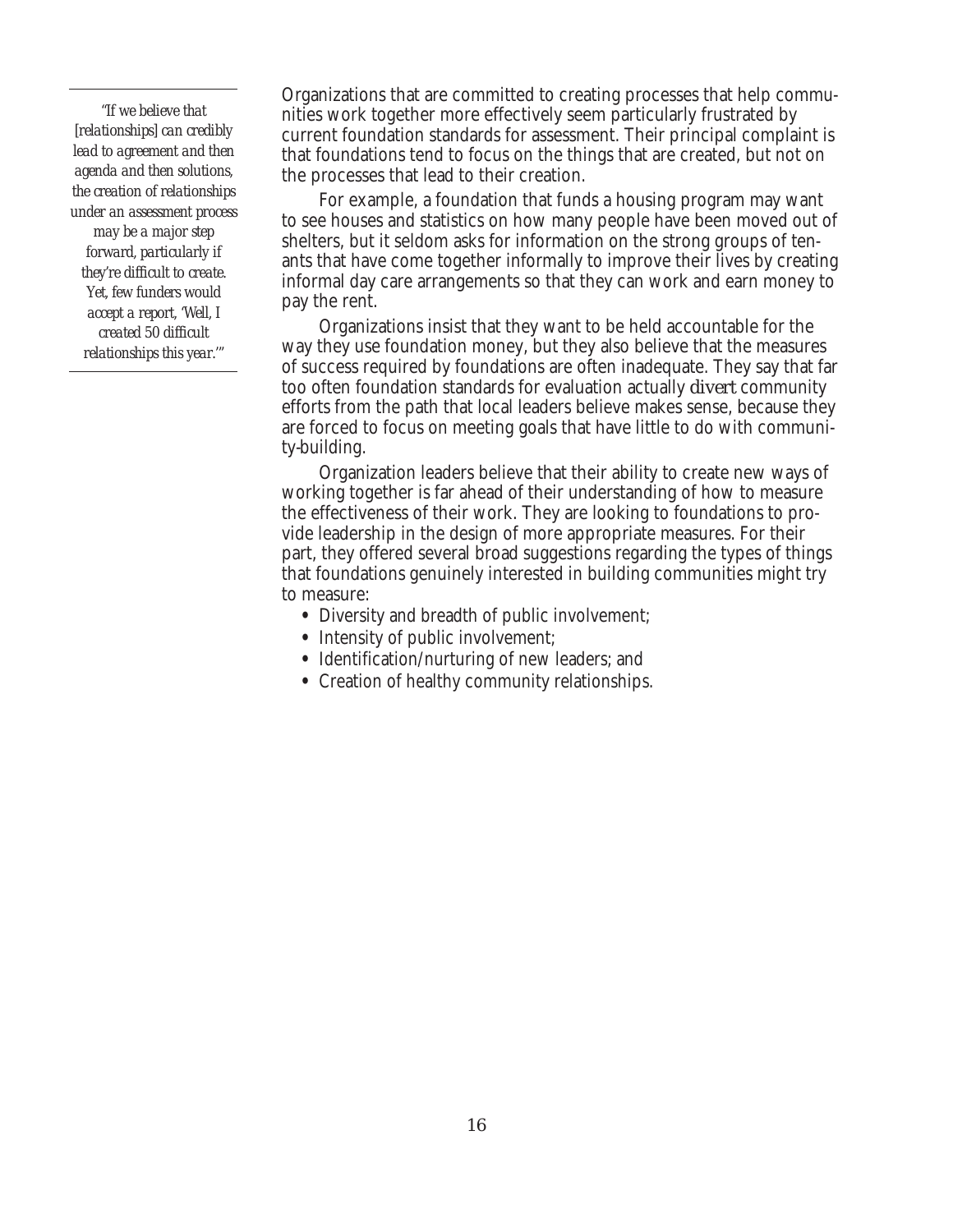### **Section IV: Implications for Foundations**

Foundations hoping to initiate a strategy of civil investing are setting out on a journey down a bumpy and sometimes lonely road. Yet there are signposts that can significantly increase the likelihood that the journey will be successful.

Indeed, if attempts to engage grantees, organizations, and citizens in the shared work of strengthening their communities are to succeed, foundations must be willing to examine their existing assumptions, frameworks, and institutional reflexes. In turn, leaders of many — though not all grant-seeking organizations want foundations to help them sort through the meaning and implications of the changing paradigms that may emerge.

The Harwood Group's research and hands-on experience in bringing about change in communities throughout America tells us that for civil investing to work, foundations must embrace fundamentally new notions of what it means to *work with* communities. The following suggestions provide touchstones for foundations ready to embark on the path of civil investing:

- **Invest for the long term.** Relationship-building is the central task of any attempt to strengthen a community's civic infrastructure. But it takes long-term continuity of funding to create, energize, and sustain the sort of mutually reinforcing relationships that make communities work.
- **Foster partnerships, not paternalism.** Communities and organizations are looking to grantmakers for more than just dollars. They want foundations to join them in efforts to understand how their communities actually work.
- **Look for natural opportunities to share work within communities.** Foundations must examine their own practices to make sure they are not undercutting the natural inclinations of communities to work together. People, groups, and institutions often want to work together, but they are too often forced into partnerships that do not fit their individual missions or ways of working. Alternatively, potential collaborators may be driven to compete with one another for funds instead of working together. Any effort on the part of foundations that results in forced collaboration or needless competition will only lead to wasted efforts on the part of both grantmaker and grantee.
- **Challenge traditional notions of citizen "involvement."** While some grantee organizations are sorting out what it means to genuinely *engage* the public, many more are locked into traditional understand-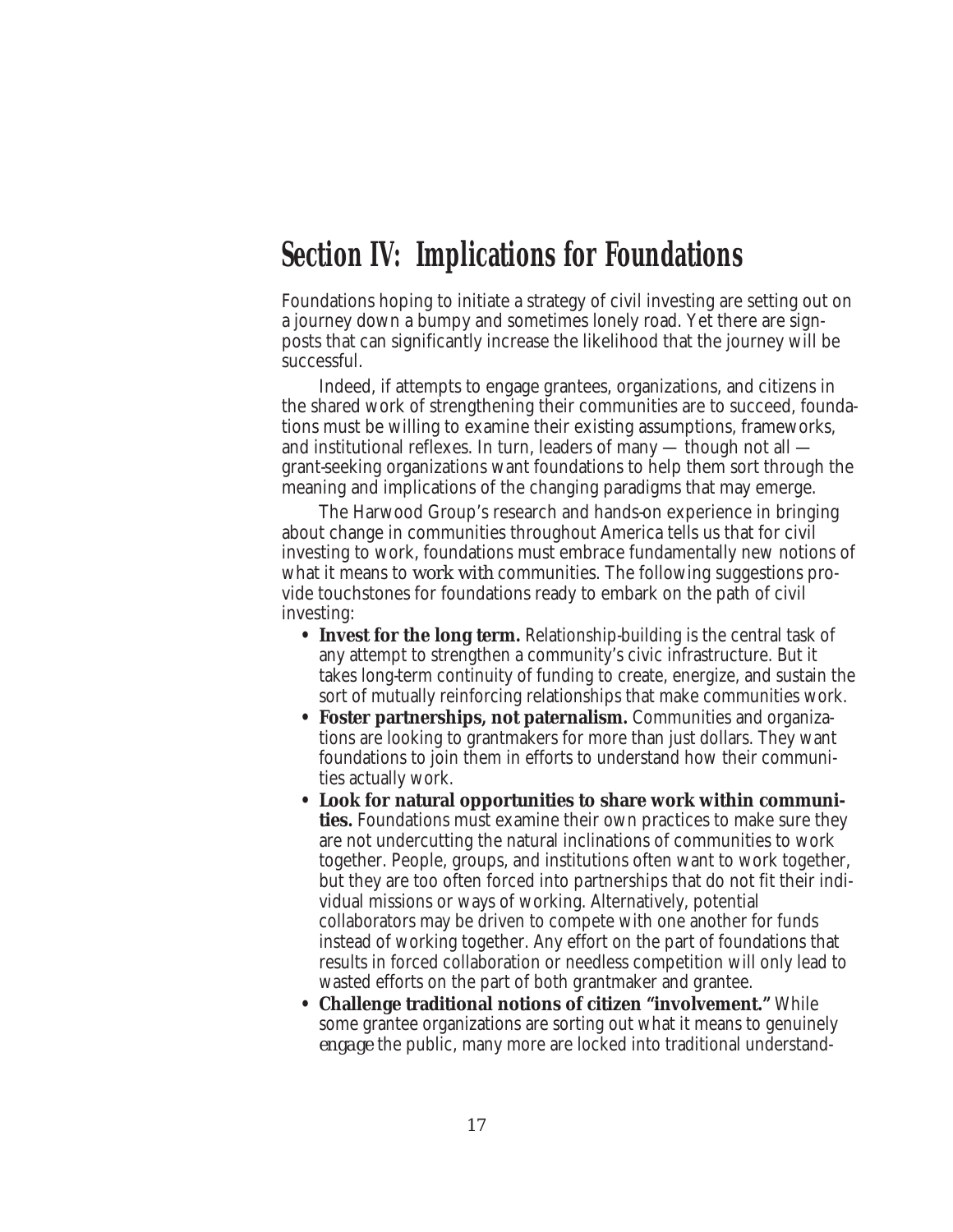ings of "citizen participation" that actually provide little room for people to take effective public action. Foundations must reexamine *their own* assumptions about the meaning of public involvement if they are to help grantees and communities move in a new direction.

- **Reexamine the role of civic skills.** Foundations and grantees seem to have a narrow understanding of the types of civic skills that must be in place if people are to be fully engaged in community-building. This means that foundations must push both themselves and their grantees to reexamine connections between the types of skills they foster and their long-term strategy for strengthening civil society.
- **Encourage public deliberation on a scale that makes sense.** It is essential that efforts to create and strengthen civil society be rooted in broad-based dialogue among both citizens *and* organizations about shared community concerns. Yet it is just as essential that such initiatives begin on a scale that makes sense for both organizers and the larger community. It is often better to start small and build from there.
- **Focus on the intersection of related issues.** The Harwood Group's research demonstrates that people experience community challenges not as isolated issues, but as interconnected webs of concerns. Funding strategies must be sensitive to these dynamics and encourage grantees to address community challenges in ways that connect with the way people experience concerns in their everyday lives.
- **Create new measures of success.** Most existing standards of assessment fail to capture the dynamics at the core of community-building. Foundations must take the lead in designing new ways of measuring the effects of "civil processes" if they want to learn from their civil investing efforts.

### **Civil Investing and Public Capital**

There is no easy-to-follow blueprint that will allow a foundation to quickly ascertain how best to make "civil investments" in a community. But if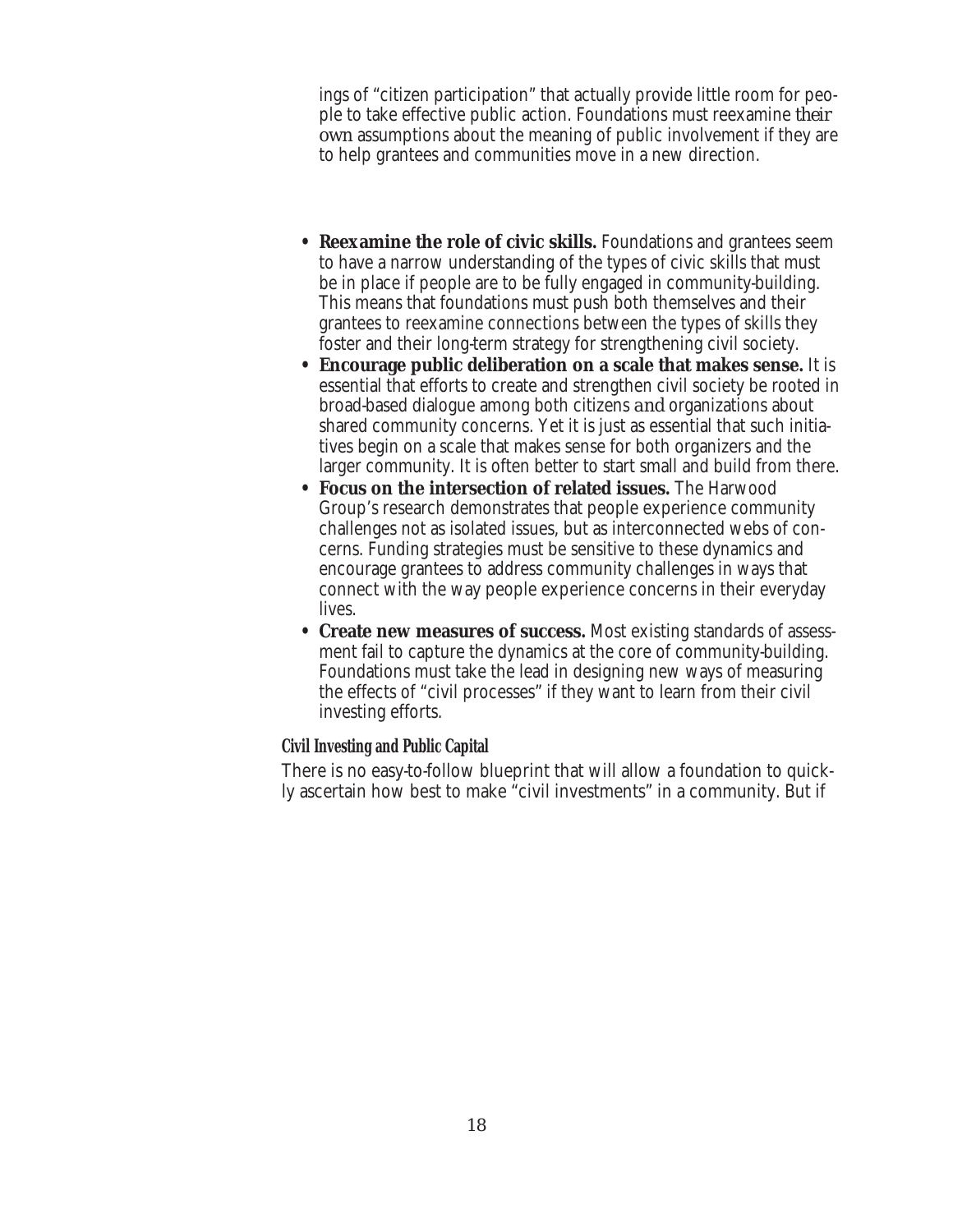foundations had a deeper understanding of the role that public capital plays in the long-term health and sustainability of communities, they might create a system that taps into communities' inherent capacities to act effectively on their challenges.

The term, *public capital* refers to the capacities, relationships, networks, and linkages that enable a community to work effectively. A report prepared by The Harwood Group for the Kettering Foundation entitled *Public Capital: The Dynamic System That Makes Public Life Work*, identifies nine factors that, when woven together, comprise the public capital of a community.

- **An abundance of social gatherings** that enable people to learn about what is happening in the community and begin to develop a sense of mutual trust. These gatherings form the seedbed for public capital.
- **Organized spaces for interaction** where people can come together to learn about, discuss, and often act on community challenges. These spaces help a community begin to identify and tap existing resources to address common concerns.
- **Catalytic organizations** that help engage people in public life and marshal a community's resources to support and push ahead others' initiatives. These organizations help lay the foundation for community action.
- **Safe havens for decision makers** where a community's leaders can "work through" community concerns in "off-the-record" discussions.
- **Strong, diverse leadership** that extends to all layers of a community, understands the concerns of the community as a whole, and serves as a connector among individuals and organizations throughout the community.
- **Informal networks and links** that connect various individuals, groups, organizations, and institutions together to create a shared set of experiences, knowledge, and resources.
- **Conscious community discussion** where a community talks or thinks about and sorts through its common concerns. People play an active role in helping decide how the community should act.
- **Community norms for public life** that help guide how people act, interact, and work together. These norms set the tone for public life, including civic engagement and action.
- **A shared purpose for the community** that acts as a rallying point to bring people together to address community issues and sends an explicit message about the community's aspirations.